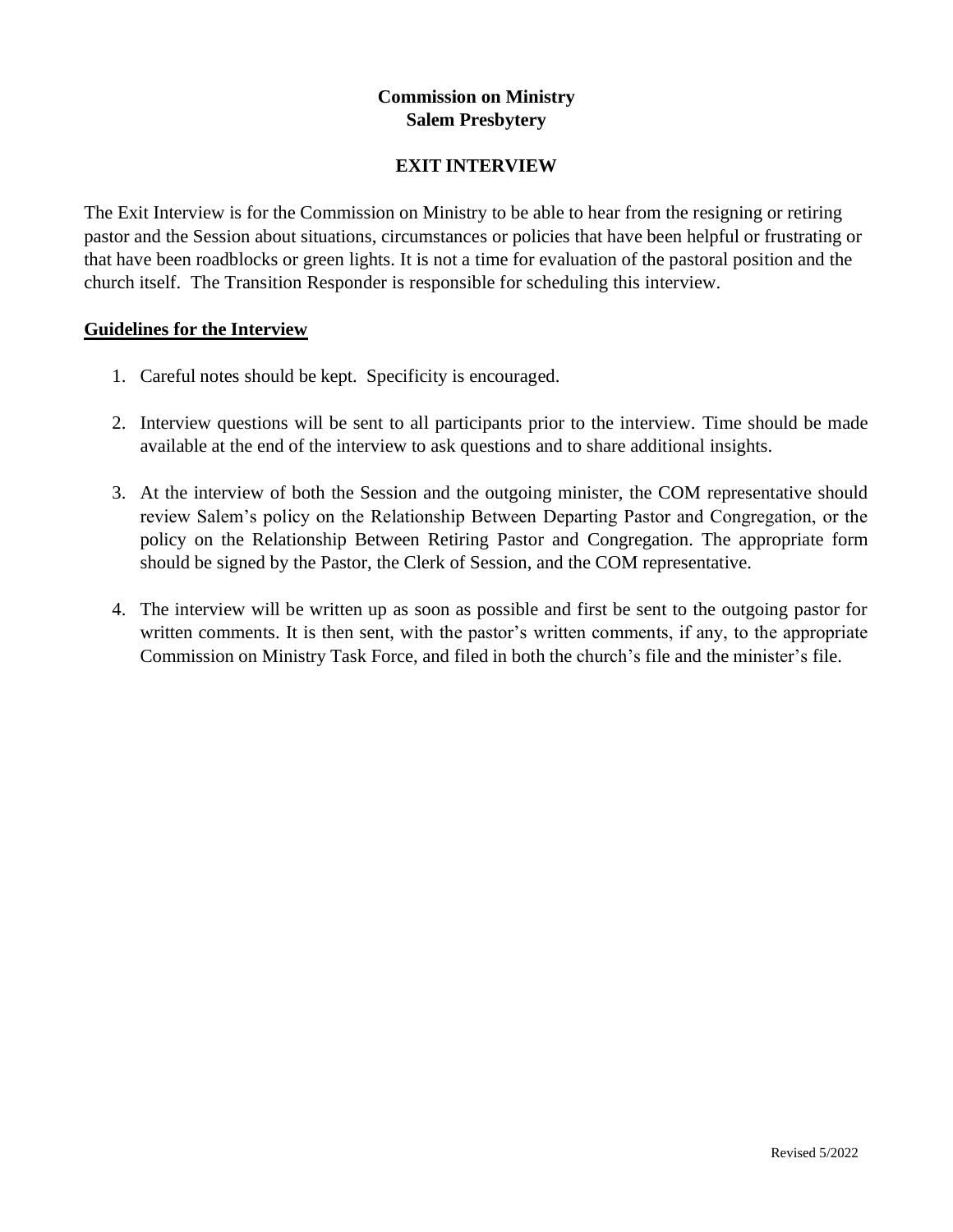## **THE EXIT INTERVIEW - PASTOR**

As part of the process of closing a pastoral relationship, the Commission on Ministry will conduct an exit interview with a pastor as they leave the congregation. Participating in the interview will be the pastor, and two (2) members of the appropriate Commission on Ministry Task Force. This interview will serve several purposes:

- 1. To offer the pastor an opportunity to reflect on the experience of this pastorate in an affirming, constructive manner.
- 2. To give the pastor an opportunity to share their insights on ministry with this particular congregation.
- 3. To give opportunity for insights and suggestions pertinent for future pastoral relationships.

### **Process**

- 1. When a pastor or associate pastor notifies the Commission on Ministry of their intention to accept another call or to retire, an exit interview will be scheduled with that pastor by a representative of COM.
- 2. An edited version of the interview, after being signed by the participants, will be made available to the appropriate COM Task Force(s).
- 3. This interview is confidential material available only to the participants in the interview, the Commission on Ministry, and the General Presbyter.

## **Suggested Questions for the Interview**

- 1. What have been your goals in this pastorate? In what ways have you met them? In what ways have you not met them?
- 2. What accomplishments are you most pleased with?
- 3. What has been most disappointing?
- 4. What have you learned about yourself in ministry that will assist you in your next pastorate?
- 5. Evaluate the congregation's mission in terms of local mission, outreach into the community, world mission and membership potential.
- 6. What are the strengths of the congregation and its leadership?
- 7. What are the areas in which the congregation and its leadership need development?
- 8. What excites you about this church's future?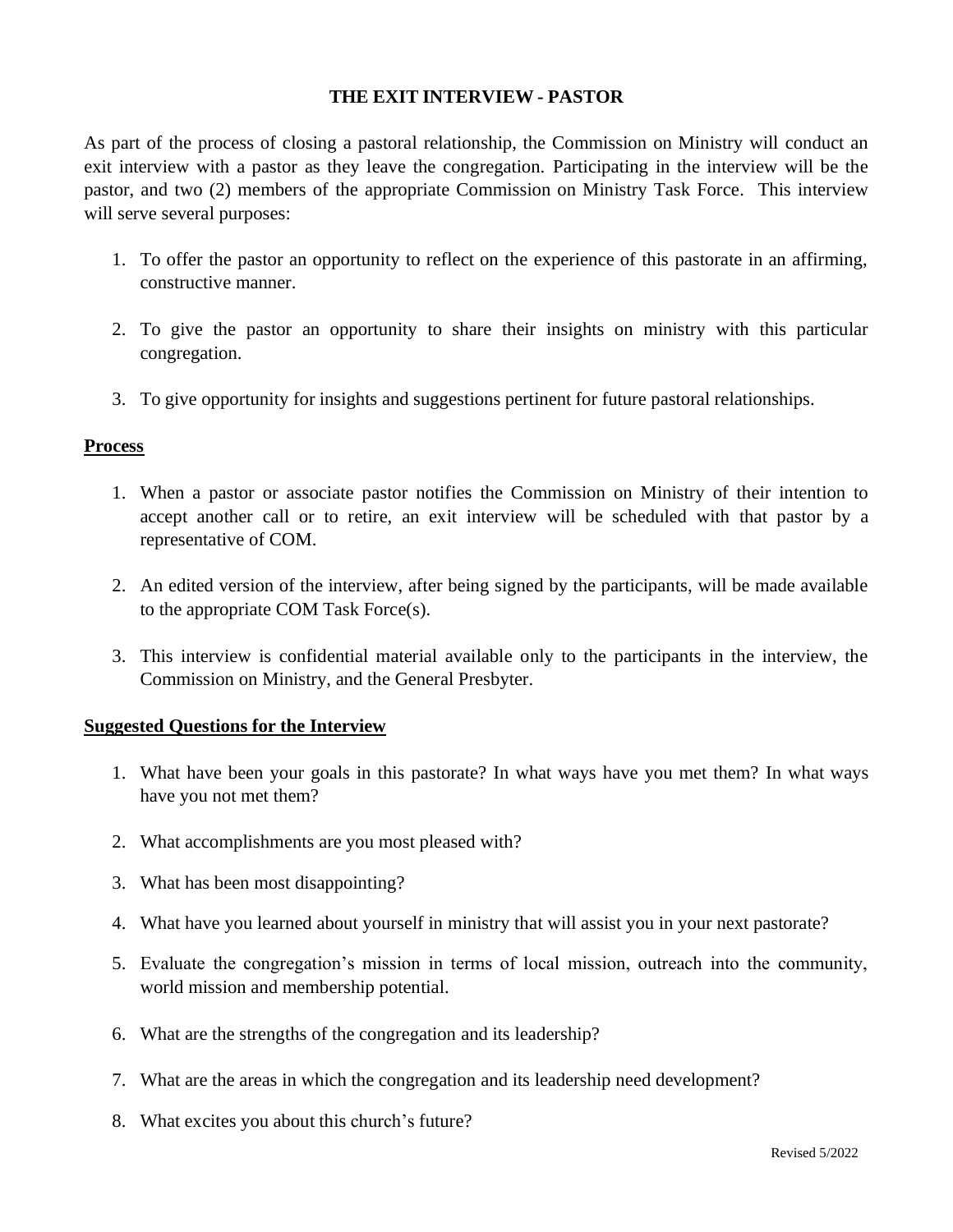- 9. What concerns you about this church's future?
- 10. What has been the nature of your relationship to the Session?
- 11. How supportive of you and your work was the Session?
- 12. What has been the nature of your relationship to Presbytery?
- 13. What led you to seek and accept another position?
- 14. If housing was provided, what was its suitability and condition, and how were the arrangements for pastor and Session communication regarding housing matters?
- 15. If this was a yoked parish, what was the relationship of the churches, the health of the yoke, and your assessment of the prospects of the yoked relationship in the future?
- 16. If this was a multiple staff church, what is the status of the staffing relationships? What is the nature of the staff's working styles? What factors do you see in the staff matters that affect the calling of another pastor?
- 17. What would you advise the Commission on Ministry as it works with this congregation to secure another pastor?
- 18. How can the Presbytery best support this church?
- 19. How can the Presbytery best support the next pastor?
- 20. What pastoral care was available to you in this pastorate?
- 21. What advice or counsel would you want to leave for your successor(s)?
- 22. What are some of your hopes for the future?
- 23. Any other questions that may be pertinent to this interview.

Date

| Church<br>. | aswi |
|-------------|------|
|             |      |
|             |      |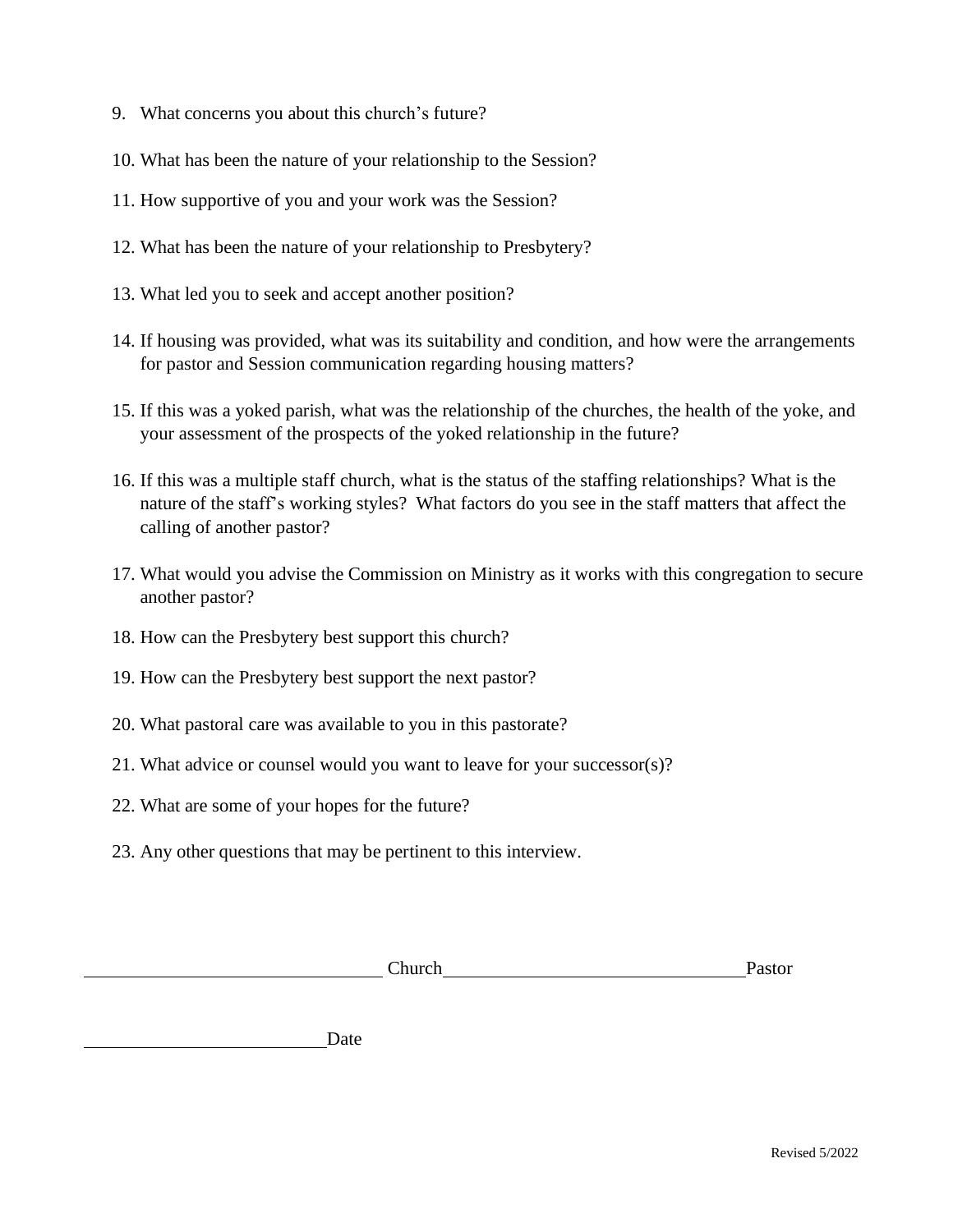# **EXIT INTERVIEW - SESSION**

# **Format:**

This interview is to take place as soon as possible after the conclusion of the pastoral relationship with a representative of the Commission on Ministry, the COM appointed Moderator, and if possible, the General Presbyter. The Moderator will chair the meeting, and it is important that all members of the Session be present. The COM liaison will lead the exit interview, and the Moderator will take notes following the format of questions, with care to note pertinent information and comments.

## **Purpose of Meeting:**

To give the Session a chance to voice its feeling and to be affirmed about the future. To provide a source of information for use by the COM in dealing with the church. To provide data/counsel for the next pastor, if appropriate. To give an overview of the pastor search process, if appropriate.

### **Setting:**

The Session interview should be after the pastor has left the community.

### **Questions on Feelings:**

- 1. As a Session, what are your feelings at this point?
- 2. What are your anxieties or regrets?
- 3. What do you feel good about?

#### **General Reflection Questions:**

- 1. What are the ways in which this church has been faithful in its Church Mission?
- 2. What are the ways in which this church has been effective in the past two years?
- 3. Describe your minister's leadership style and recent initiatives.
- 4. Were there barriers to their effectiveness here?
- 5. Did the Session and congregation encourage and support the minister's ideas?
- 6. What are the challenges / growing edges of this congregation?
- 7. What is the most important thing this church must not lose in the weeks and months to come?